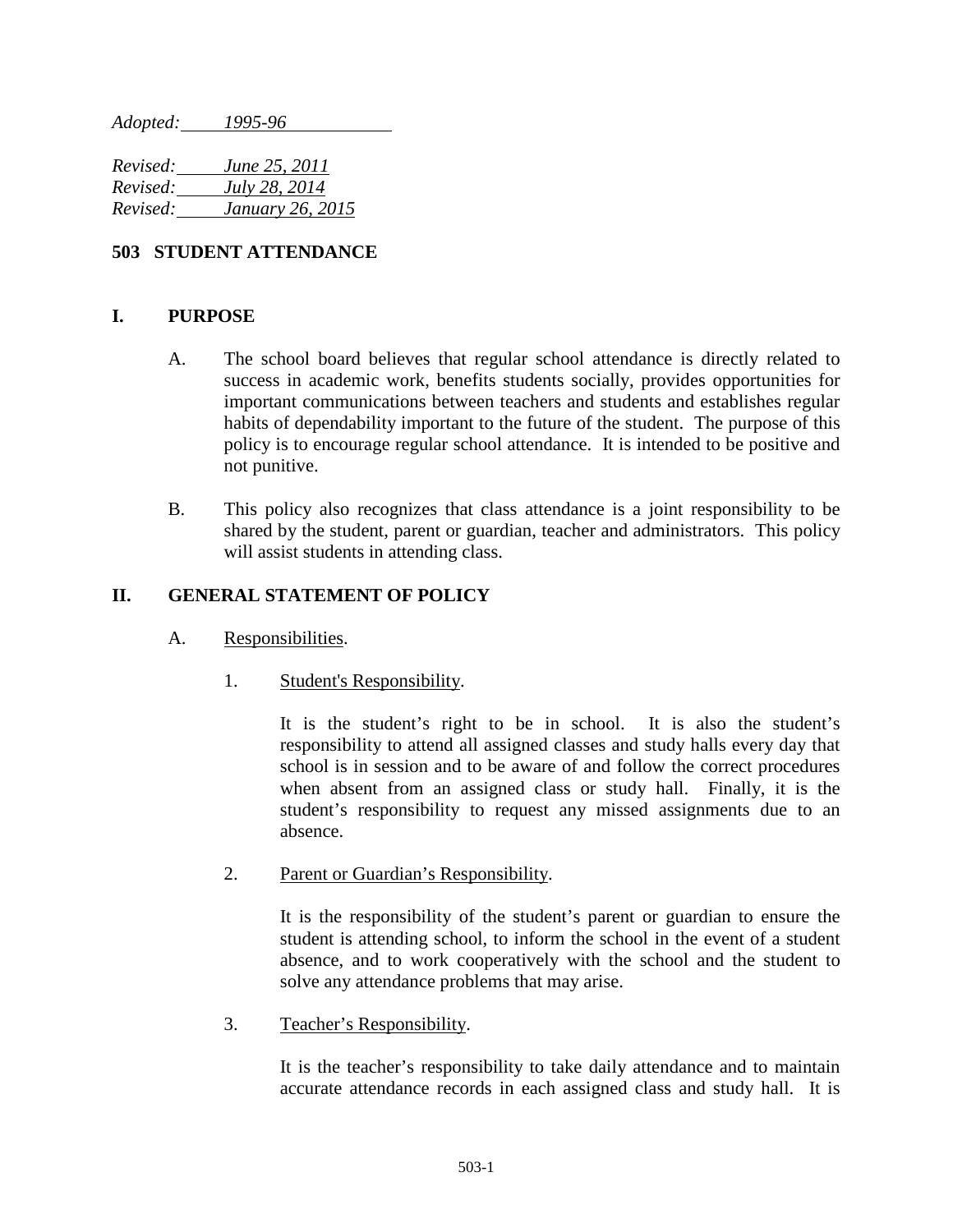also the teacher's responsibility to be familiar with all procedures governing attendance and to apply these procedures uniformly. It is also the teacher's responsibility to provide any student who has been absent with any missed assignments upon request. Finally, it is the teacher's responsibility to work cooperatively with the student's parent or guardian and the student to solve any attendance problems that may arise.

# 4. Administrator's Responsibility.

- a. It is the administrator's responsibility to require students to attend all assigned classes and study halls. It is also the administrator's responsibility to be familiar with all procedures governing attendance and to apply these procedures uniformly to all students, to maintain accurate records on student attendance and to prepare a list of the previous day's absences stating the status of each. Finally, it is the administrator's responsibility to inform the student's parent or guardian of the student's attendance and to work cooperatively with them and the student to solve attendance problems.
- b. In accordance with the regulations of the Minnesota Department of Education and the Minnesota Compulsory Instruction Law, Minn. Stat. § 120.101, the students of the school district are REQUIRED to attend all assigned classes and/or study halls every day school is in session, unless the student has completed the studies ordinarily required in the tenth grade and has elected not to enroll or has a valid excuse for absence.

# B. Attendance Procedures

Attendance procedures shall be presented to the school board for review and approval. When approved by the school board, the attendance procedures will be included as an addendum to this policy.

- 1. Excused Absences.
	- a. To be considered an excused absence, the student's parent or legal guardian may be asked to verify, in writing, the reason for the student's absence from school. A note from a physician or a licensed mental health professional stating that the student cannot attend school is a valid excuse.
	- b. The following reasons shall be sufficient to constitute excused absences:
		- (1) Illness.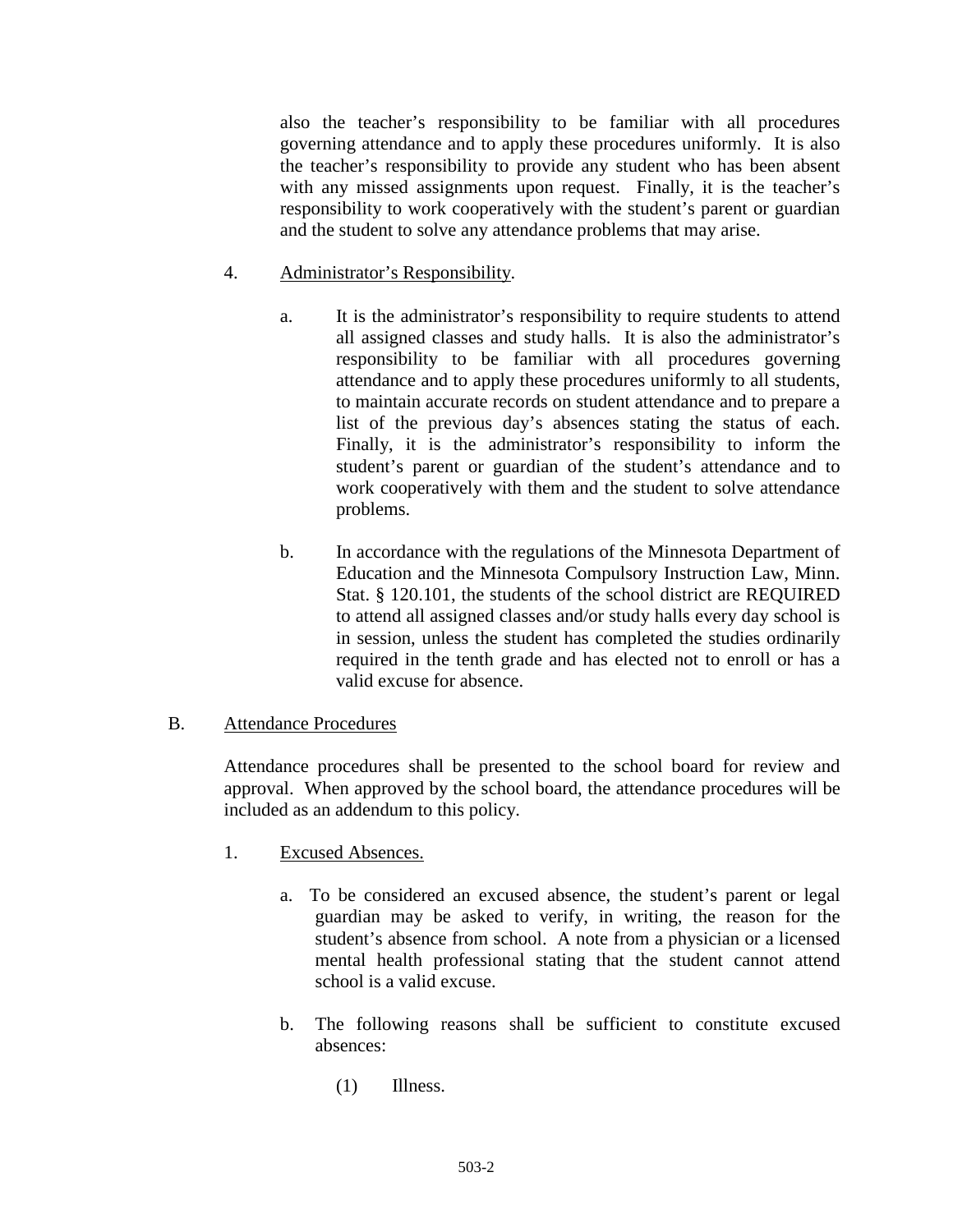- (2) Serious illness in the student's immediate family.
- (3) A death or funeral in the student's immediate family or of a close friend or relative.
- (4) Medical or dental treatment.
- (5) Court appearances occasioned by family or personal action.
- (6) Religious instruction not to exceed three hours in any week.
- (7) Physical emergency conditions such as fire, flood, storm, etc.
- (8) Official school field trip or other school-sponsored outing.
- (9) Removal of a student pursuant to a suspension. Suspensions are to be handled as excused absences and students will be permitted to complete make-up work.
- (10) Family vacation or outing that is approved in advance.
- (11) Active duty in any military branch of the United States.
- (12) A student's condition that requires ongoing treatment for a mental health diagnosis.

#### c. Consequences of Excused Absences.

- (1) Students whose absences are excused are required to make up all assignments missed or to complete alternative assignments as deemed appropriate by the classroom teacher.
- (2) Work missed because of absence must be made up within the same number of days plus one day from the date of the student's return to school. Any work not completed within this period shall result in "no credit" for the missed assignment. However, the building principal or the classroom teacher may extend the time allowed for completion of make-up work in the case of an extended illness or other extenuating circumstances.
- 2. Unexcused Absences.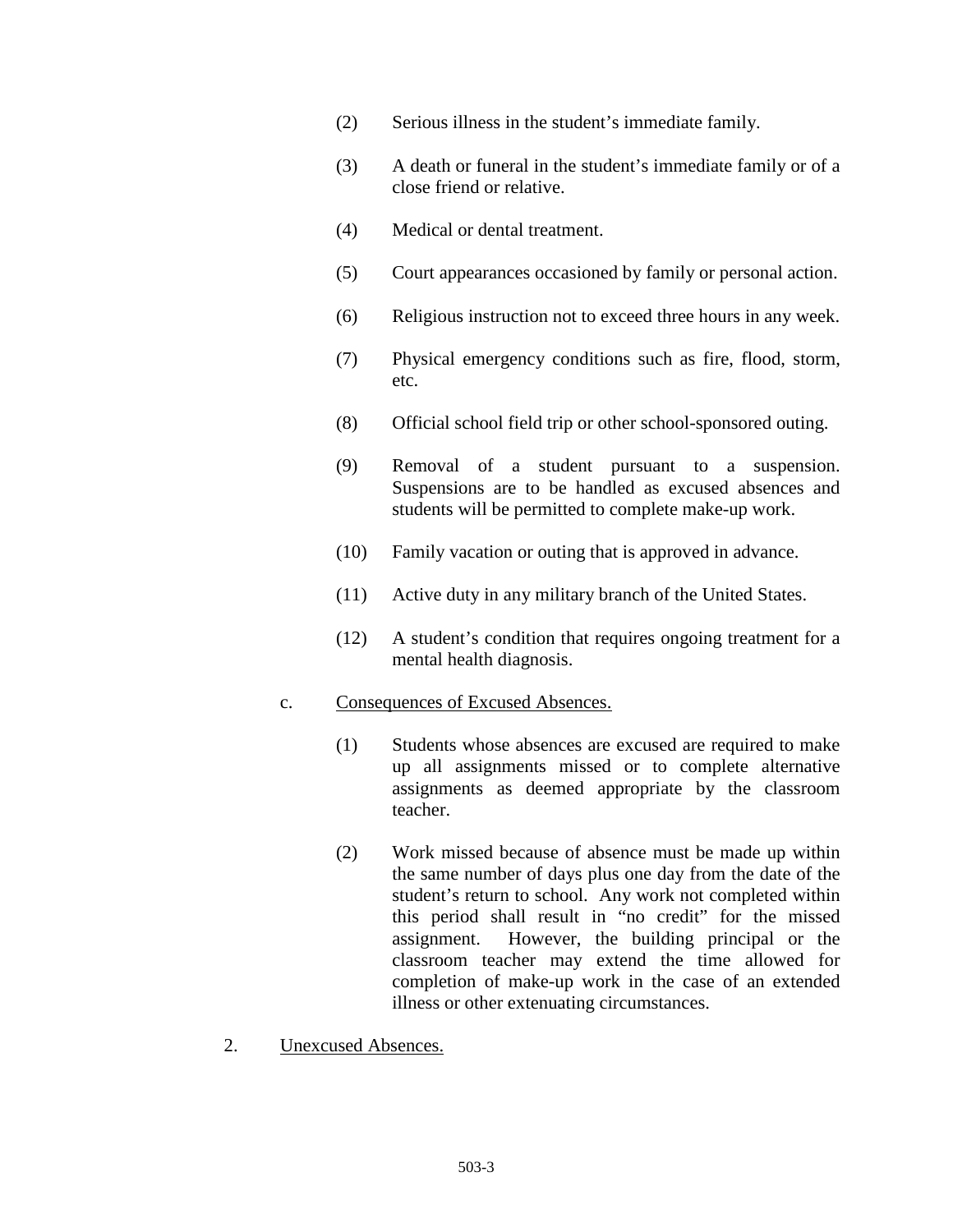- a. The following are examples of absences which will not be excused:
	- (1) Truancy. An absence by a student which was not approved by the parent and/or the school district.
	- (2) Any absence in which the student failed to comply with any reporting requirements of the school district's attendance procedures.
	- (3) Work at home.
	- (4) Work at a business, except under a school-sponsored work release program.
	- (5) Unauthorized trips to schools or colleges.
	- (6) Any other absence not included under the attendance procedures set out in this policy.
- b. Consequences of Unexcused Absences.
	- (1) Absences resulting from official suspension will be handled in accordance with the Pupil Fair Dismissal Act, Minn. Stat. §§ 127.26-127.39.
	- (2) Days during which a student is suspended from school shall not be counted in a student's total cumulated unexcused absences.
	- (3) In cases of recurring unexcused absences, the administration may also request the county attorney to file a petition with the juvenile court, pursuant to Minnesota Statutes.
	- (4) Students with unexcused absences shall be subject to discipline in accordance with the student handbook of the appropriate building and at the discretion of the administration.

# C. Tardiness.

- 1. Definition: Students are expected to be in their assigned area at designated times. Failure to do so constitutes tardiness.
- 2. Reporting Tardiness.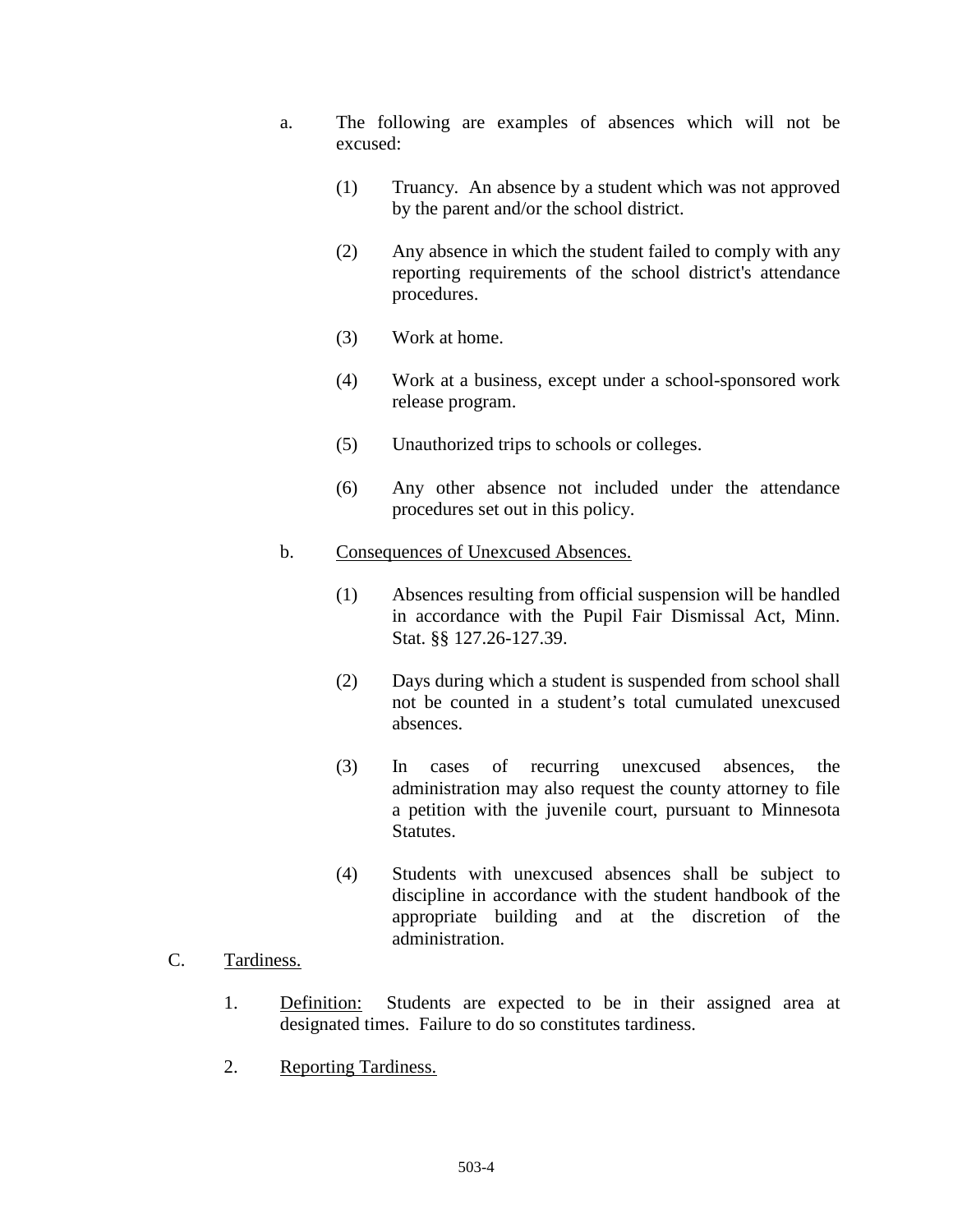- a. All tardies must be reported to the office.
- 3. Excused Tardiness. Valid excuses for tardiness are:
	- a. illness;
	- b. serious illness in the student's immediate family;
	- c. a death or funeral in the student's immediate family or of a close friend or relative;
	- d. Medical, dental, orthodontic, or mental health treatment;
	- e. court appearances occasioned by family or personal action;
	- f. physical emergency conditions such as fire, flood, storm, etc;
	- g. any tardiness for which the student has been excused in writing by an administrator or faculty member.
- 4. Unexcused Tardiness.
	- a. An unexcused tardiness is failing to be in an assigned area at the designated time class period commences without a valid excuse.
	- b. Consequences of tardiness may include detention after three unexcused tardies.

# D. Participation in Extracurricular Activities and School-Sponsored On-the-Job Training Programs.

- 1. This policy applies to all students involved in any extracurricular activity scheduled either during or outside the school day and any schoolsponsored on-the-job training programs.
- 2. School-initiated absences will be accepted and participation permitted.
- 3. A student may not participate in any activity or program if he or she has an unexcused absence from any class during the day.
- 4. If a student is suspended from any class, he or she may not participate in any activity or program that day.
- 5. If a student is absent from school due to medical reasons, he or she must present a physician's statement or a statement from the student's parent or guardian clearing the student for participation that day. The note must be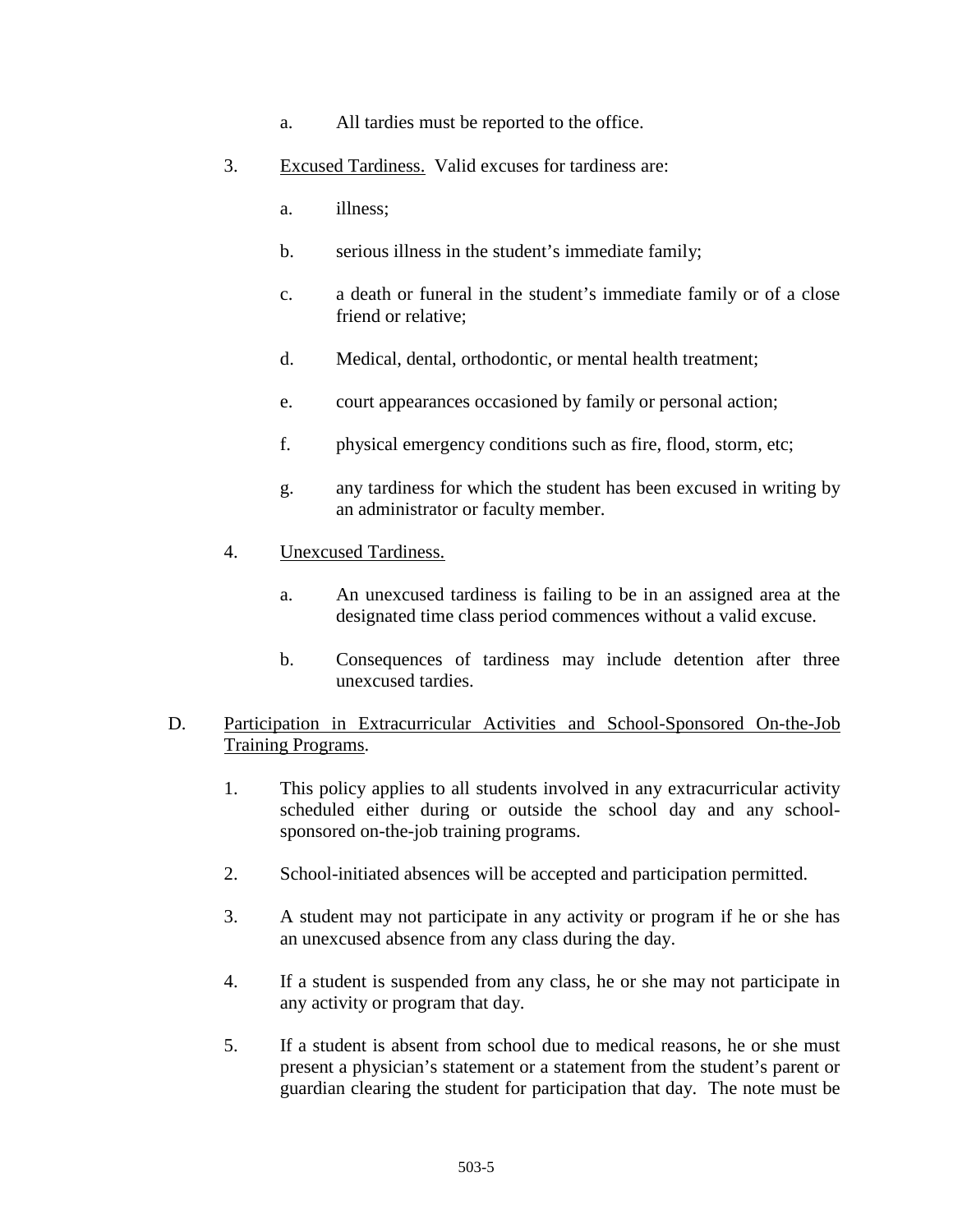presented to the coach or advisor before the student participates in the activity or program.

# **III. DISSEMINATION OF POLICY**

Copies of this policy shall be made available to all students and parents at the commencement of each school year. This policy shall also be available upon request in each principal's office.

# **IV. REQUIRED REPORTING**

#### A. Continuing Truant

Minn. Stat. § 260A.02 provides that a continuing truant is a student who is subject to the compulsory instruction requirements of Minn. Stat. § 120.101 and is absent from instruction in a school, as defined in Minn. Stat. § 120.05, without valid excuse within a single school year for:

- 1. three days if the child is in elementary school; or
- 2. three or more class periods on three days if the child is in middle school, or high school.

A student is not continuing truant if the child is withdrawn from school by the child's parents because of a dispute with the school concerning the provision of special education services under the Individual with Disabilities Education Act or accommodations and modifications under the Americans with Disabilities Act, if the parent makes good faith efforts to provide the child educational services from any other source.

#### B. Reporting Responsibility

When a student is initially classified as a continuing truant, Minn. Stat. § 260A.03 provides that the school attendance officer or other designated school official shall notify the student's parent or legal guardian, by first class mail or other reasonable means, of the following:

- 1. that the child is truant;
- 2. that the parent or guardian should notify the school if there is a valid excuse for the child's absences;
- 3. that the parent or guardian is obligated to compel the attendance of the child at school pursuant to Minn. Stat. § 120.101 and parents or guardians who fail to meet this obligation may be subject to prosecution under Minn. Stat. § 127.20;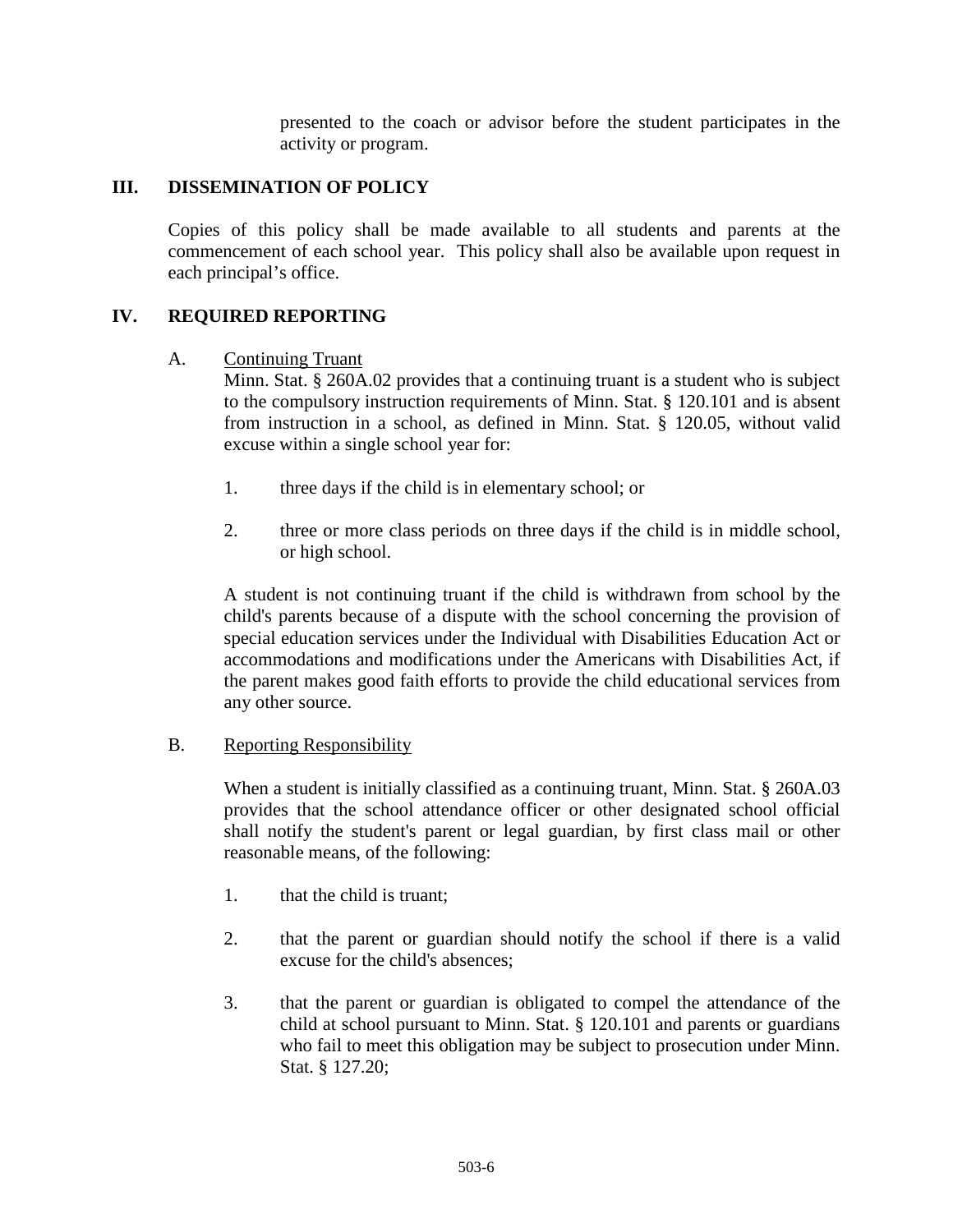- 4. that this notification serves as the notification required by Minn. Stat. § 127.20;
- 5. that alternative educational programs and services may be available in the child's enrolling or resident district;
- 6. that the parent or guardian has the right to meet with appropriate school personnel to discuss solutions to the child's truancy;
- 7. that if the child continues to be truant, the parent and child may be subject to juvenile court proceedings under Minn. Stat. Ch. 260;
- 8. that if the child is subject to juvenile court proceedings, the child may be subject to suspension, restriction, or delay of the child's driving privilege pursuant to Minn. Stat. § 260.191; and
- 9. that it is recommended that the parent or guardian accompany the child to school and attend classes with the child for one day.

# C. Habitual Truant

- 1. An habitual truant is a child under the age of 17 years who is absent from attendance at school without lawful excuse for seven school days per school year if the child is in elementary school or for one or more class periods on seven school days per school year if the child is in middle school, junior high school, or high school, or a child who is 17 years of age who is absent from attendance at school without lawful excuse for one or more class periods on seven school days per school year and who has not lawfully withdrawn from school.
- 2. A school district attendance officer shall refer a habitual truant child and the child's parent or legal guardian to appropriate services and procedures, under Minn. Stat. Ch. 260A.

| <b>Legal References:</b> | Minn. Stat. § 120A.05 (Definitions)                               |
|--------------------------|-------------------------------------------------------------------|
|                          | Minn. Stat. § 120.101 (Compulsory Instruction)                    |
|                          | Minn. Stat. $\S$ 120.102 (Reporting)                              |
|                          | Minn. Stat. § 120.103 (Enforcement and Prosecution)               |
|                          | Minn. Stat. § 120.11 (School Boards and Teachers, Duties)         |
|                          | Minn. Stat. §§ 127.26-127.39 (Pupil Fair Dismissal Act)           |
|                          | Minn. Stat. § 260A.02 (Definitions)                               |
|                          | Minn. Stat. § 260A.03 (Notice to Parent or Guardian when Child is |
|                          | Continuing Truant).                                               |
|                          | Minn. Stat. § 260C.007, Subd. 19 (Habitual Truant Defined)        |